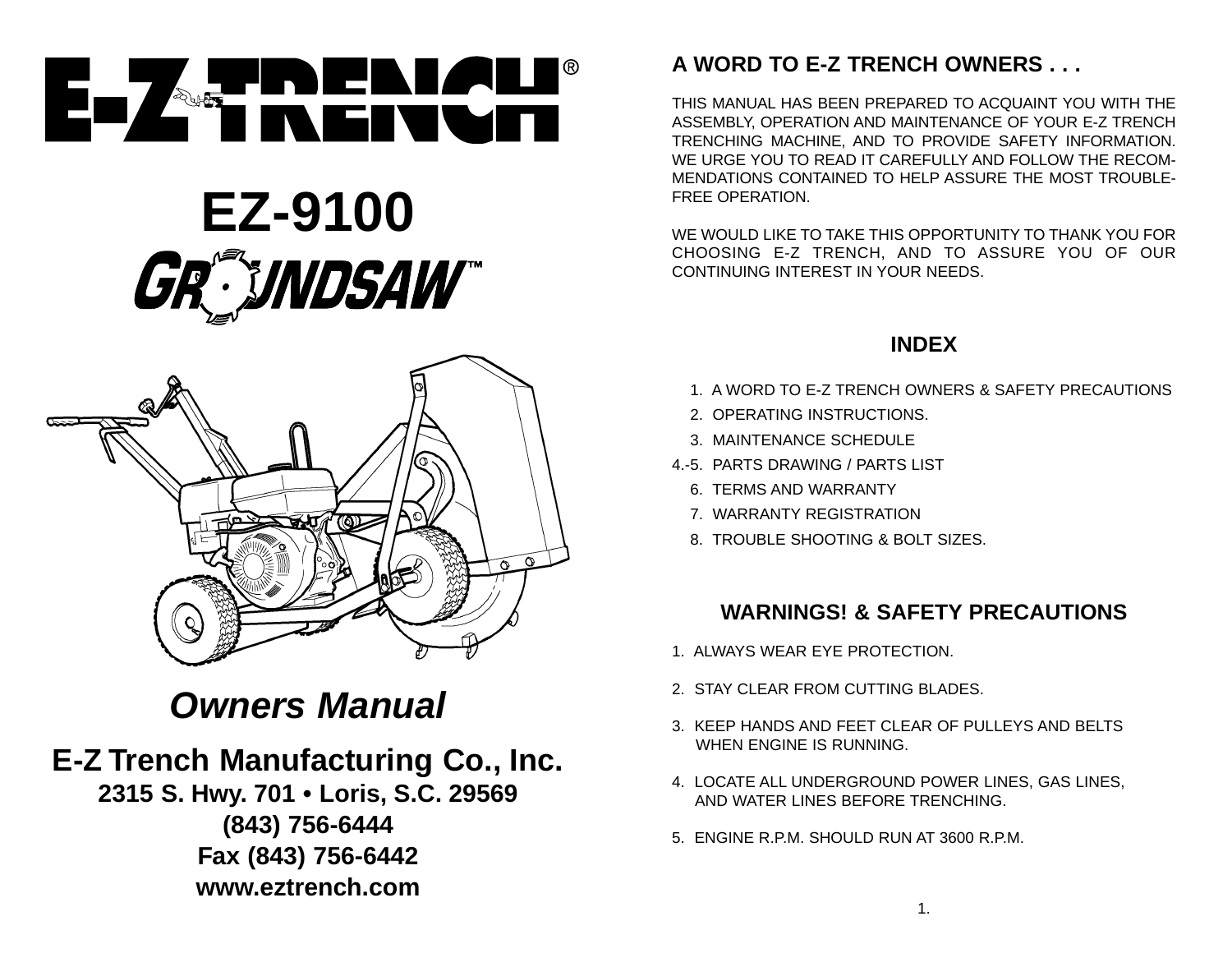## **EZ9100 OPERATING INSTRUCTIONS**

- 1. FILL CRANKCASE AND CLUTCH WITH OIL BEFORE STARTING. FOLLOW INSTRUCTIONS OF ENGINE MANUFACTURER.
- 2. START ENGINE.
- 3. SOUFFZE THROTTLE LEVER ON HANDLE BAR TO START BLADE
- 4. SLOWLY LOWER THE BLADE BY TURNING DEPTH ADJUSTMENTCRANK (8012) CLOCKWISE UNTIL DESIRED DEPTH IS REACHED.
- 5. PULL THE MACHINE BACKWARD. BEGIN TRENCHING SLOWLYUNTIL FAMILIAR WITH THE MACHINE AND SOIL CONDITIONS.
- 6. IF THE BLADE STOPS TURNING WHILE TRENCHING, THE CLUTCH IS SLIPPING DUE TO TRENCHING TOO FASTOR SUDDEN IMPACT WITH AN OBJECT. STOP TRENCHING. AND REMOVE OBJECT FROM PATH OR SLOW DOWN. THEN CONTINUE TRENCHING.

**AFTER MACHINE HAS RUN APPROXIMATELY ONE HOUR:RE-ADJUST CHAIN IN GEAR BOX BY SLIDING GEAR BOX DOWN. THIS IS DONE BY LOOSENING THE THREE BOLTS BEHIND THEPULLEY (EZ40) AND SLIDING THE GEAR BOX AWAY FROM THE HANDLE BAR, THEN RETIGHTENING THE BOLTS.**



## **EZ9100 GROUNDSAWTM MAINTENANCE SCHEDULE**

| Perform at every indicated month<br>or operating hour interval,<br>whichever comes first. | Every<br>Use | First<br>month<br>or<br>20 Hrs. | Every<br>or<br>50 Hrs. | Every<br>3 months 6 months<br>or<br>100 Hrs. |
|-------------------------------------------------------------------------------------------|--------------|---------------------------------|------------------------|----------------------------------------------|
| Check blade and bits*                                                                     | ∩            |                                 |                        |                                              |
| Check engine oil & air filter                                                             | ∩            |                                 |                        |                                              |
| Lubricate pivot points after washing                                                      | ∩            |                                 |                        |                                              |
| Snug castle nut on top of jack                                                            |              | ◠                               |                        |                                              |
| Tighten any loose bolts                                                                   |              | ◠                               |                        |                                              |
| Change engine oil**                                                                       |              |                                 |                        |                                              |
| Tighten chain in gearbox (pg 2)                                                           |              |                                 |                        |                                              |
| Check air pressure of tires                                                               |              |                                 | ∩                      |                                              |
| Clean air filter or replace                                                               |              |                                 | ∩                      |                                              |
| Change clutch oil***                                                                      |              |                                 |                        |                                              |

\*Replace carbide bits before carbide tips are completely worn.

See tips below on proper bit installation.

\*\*Break in engine with petroleum based oil, then switch to E-Z Trench™ specially formulated synthetic.

\*\*\*Use only E-Z Trench™ synthetic for high wear resistence and reduced heat.

## **MAINTENANCE TIPS**

- 1. DO NOT OVERTIGHTEN NUT ON BACKSIDE OF LARGE PULLEY (EZ40). IT ONLY NEEDS TO BE SNUG.
- 2. KEEP CASTLE NUT ON TOP OF JACK SNUG.
- 3. TO REPLACE BITS:
	- A. INSERT 2 STRAIGHT BITS DIRECTLY ACROSS FROMEACH OTHER.
	- B. NEXT, INSERT THE LEFT AND RIGHT BITS BY PLACING THEM IN THE SLOT THAT BENDS IN THE SAME DIRECTIONAS THE BIT. (REMEMBER THAT THE CARBIDE SHOULD FACE LEFT WHEN YOU ARE FACING THE MACHINE FROMTHE BLADE SIDE.)
- 4. NOTE: PROPER BELT TENSION, 1/8" OR WHEN A DIME WILL FIT SNUGLY BETWEEN COIL SPRING.

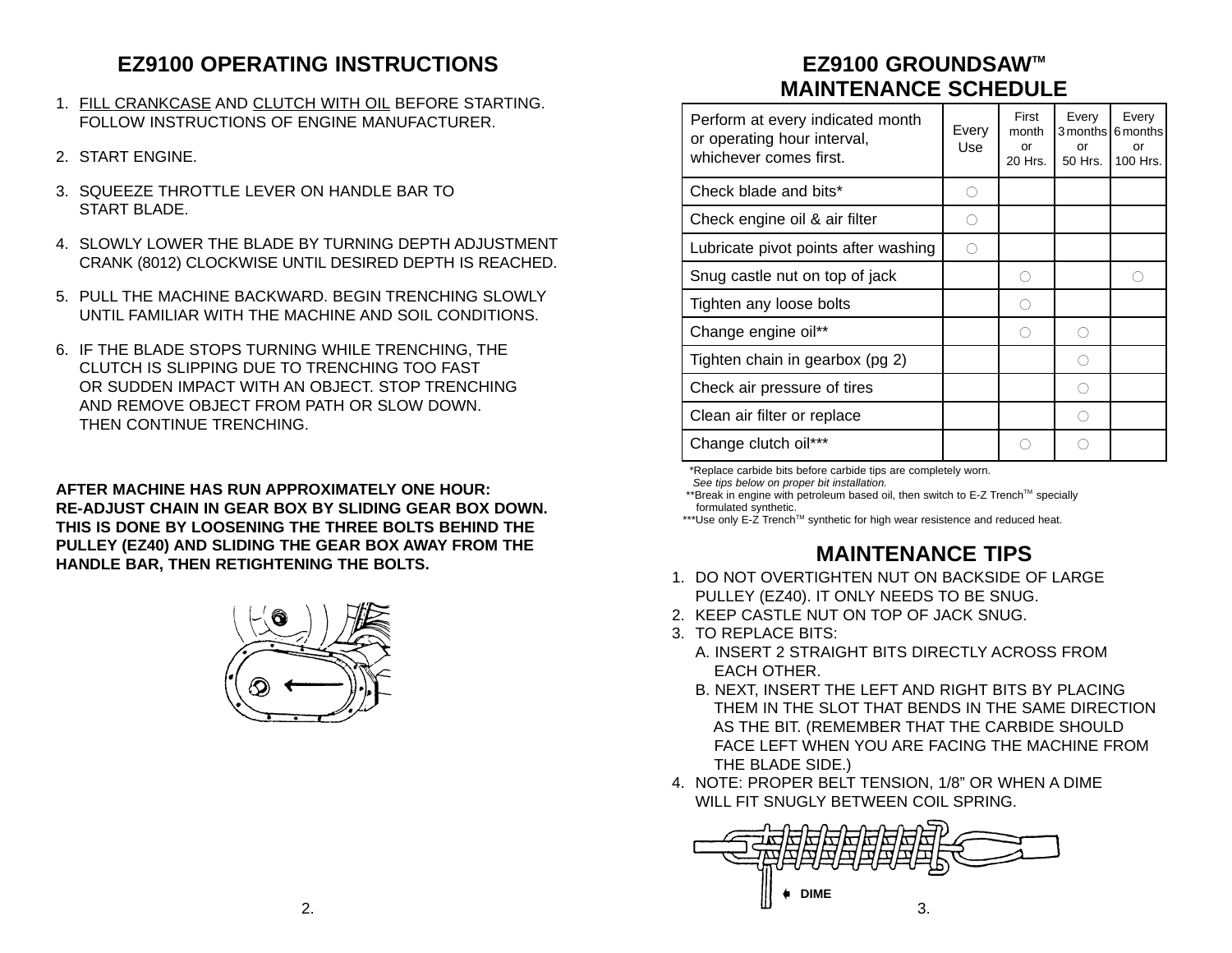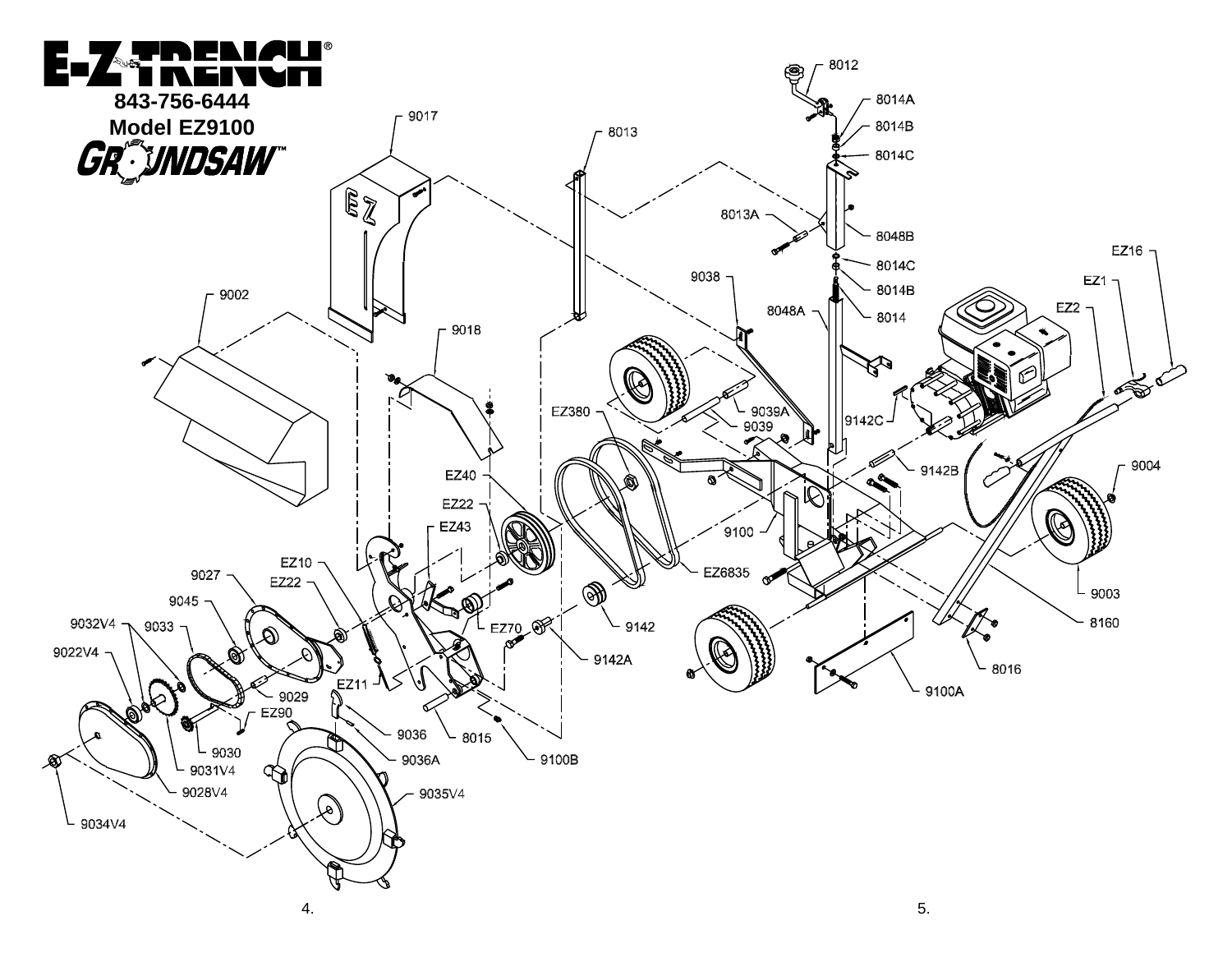#### **PARTS# DESCRIPTON**

| 8012            | DEPTH ADJUSTMENT CRANK                               |
|-----------------|------------------------------------------------------|
| 8013            | <b>DEPTH LINKAGE ROD</b>                             |
| 8013A           | JACK LINKAGE BUSHING                                 |
| 8014            | <b>DEPTH CONTROL SCREW</b>                           |
| 8014A           | <b>CASTLE NUT</b>                                    |
| 8014B           | <b>BRASS BUSHING</b>                                 |
| 8014C           | <b>JACK SHIM</b>                                     |
| 8015            | <b>LINKAGE PIN</b>                                   |
| 8016            | 1/4 X 2 X 5" WASHER PLATE                            |
| 8048            | <b>COMPLETE JACK</b>                                 |
| 8048A           | <b>JACK BOTTOM</b>                                   |
| 8048B           | <b>JACK TOP</b>                                      |
| 8160            | HANDLE                                               |
| 9002            | HOOD.                                                |
| 9003            | PNEUMATIC WHEEL                                      |
| 9004            | <b>PUSH CAP</b>                                      |
| 9017            | <b>BLADE GUARD</b>                                   |
| 9018            | <b>BELT GUARD</b>                                    |
| 9027            | INSIDE HALF GEAR BOX                                 |
| 9029            | SPACER BUSHING                                       |
| 9030            | 11 TOOTH SPROCKET                                    |
| 9033            | CHAIN                                                |
| 9038            | <b>HOOD BRACE</b>                                    |
| 9045            | BEARING (INSIDE GEARBOX HALF)                        |
| 9022V4          | 1" BEARING                                           |
| 9028V4          | <b>OUTSIDE HALF GEARBOX</b>                          |
| 9031V4          | <b>29 TOOTH SPROCKET</b>                             |
| 9032V4          | 1" SHIM                                              |
| 9034V4          | 1" NUT                                               |
| 9035V4          | HD BLADE ASMBLY W/OUT BITS                           |
| 9036A           | ROLL PINS                                            |
| 9036L           | LEFT HEAVY DUTY CARBIDE BIT                          |
| 9036R           | RIGHT HEAVY DUTY CARBIDE BIT                         |
| 9036ST          | STRAIGHT HEAVY DUTY CARBIDE BIT                      |
| 9039            | <b>FRONT AXLE</b>                                    |
| 9039A           | FRONT AXLE SPACER                                    |
| 9049V4 -        | BLADE W/BITS (1" ARBOR)                              |
| 9100            | <b>FRAME</b>                                         |
| 9100A           | DEBRIS DEFLECTOR                                     |
| 9100B           | <b>GREASE FITTING</b>                                |
| 9142            | <b>ENGINE PULLEY</b>                                 |
| 9142A           | <b>CRANKSHAFT EXTENSION</b>                          |
| 9142B           | <b>CRANKSHAFT SPACER</b>                             |
| 9142C           | <b>CRANKSHAFT KEY</b>                                |
|                 |                                                      |
| EZ1<br>EZ10     | <b>ENGINE THROTTLE</b><br><b>BELT TENSION SPRING</b> |
|                 |                                                      |
| EZ11            | TENSIONER EYE BOLT                                   |
| EZ16            | <b>HANDLE GRIPS</b>                                  |
| EZ <sub>2</sub> | <b>THROTTLE CABLE</b>                                |
| EZ22            | 3/4" BEARING                                         |
| EZ380           | 3/4" NUT                                             |
| EZ40            | <b>LARGE PULLEY</b>                                  |
| EZ43            | <b>IDLER ASSEMBLY</b>                                |
| EZ6835          | <b>BELTS</b>                                         |
| EZ70            | V-IDLER PULLEY                                       |
| EZ90            | <b>HALF MOON KEY</b>                                 |

### **TERMS AND CONDITIONS OF SALE**

#### **USE:**

E-Z TRENCHER IS DESIGNED TO TRENCH IN SOIL ONLY. ANYOTHER USE IS AT THE RISK OF THE OWNER.

#### **PRICES:**

Prices are subject to change without notice and will be invoiced at prices in effect on date of order.

#### **CHANGES:**

E-Z TRENCH MANUFACTURING, Inc. reserves the right to discontinue items, change specification, design, or prices at any time, without notice and without incurring any obligation whatsoever.

#### **FREIGHT POLICY:**

All orders are F.O.B., Loris, South Carolina, USA. Title to goods and risk of loss passed in Loris, South Carolina.

#### **DAMAGED OR LOST SHIPMENTS:**

All shipments must be carefully inspected. In case of damaged or loss, accept the shipment, but have carrier note damages or loss on delivery receipt. If it is concealed damage, call carrier for inspection. Make claim for damage with carrier.

#### **LIMITED WARRANTY:**

The E-Z Trencher is warranted against defects in workmanship or materials for a period of one year. Blades, bits, belts, clutches and bearings, which are normal wear items, are not warranted. This warranty covers replacement of parts only, no consequential damages are covered. In the event of a warranty claim contact E-Z Trench Manufacturing Company, Inc. This warranty does not include products which have been subject to improper use, or application, or misuse, neglect or accident; nor does it attend to products which have been repaired or altered by other than E-Z Trench Manufacturing Company, Inc. All warranty repairs are F.O.B., Loris, S.C, U.S.A. E-Z Trench Manufacturing Company, Inc. will not be responsible for any transportation charges.

THERE IS NO OTHER EXPRESS WARRANTY. TO THE EXTENT PERMITTED BY LAW ALL IMPLIED WARRANTIES INCLUDED THOSE OF MERCHANTABILITY AND FITNESS FOR A PARTICULAR PURPOSE ARE EXCLUDED. LIABILITY FOR CONSEQUENTIAL DAMAGES UNDER ANY AND ALL WARRANTIES ARE EXCLUDED TO THE EXTENT THAT EXCLUSION IS PERMITTED BY LAW. Some states do not allow limitation on how long an implied warranty lasts, and some